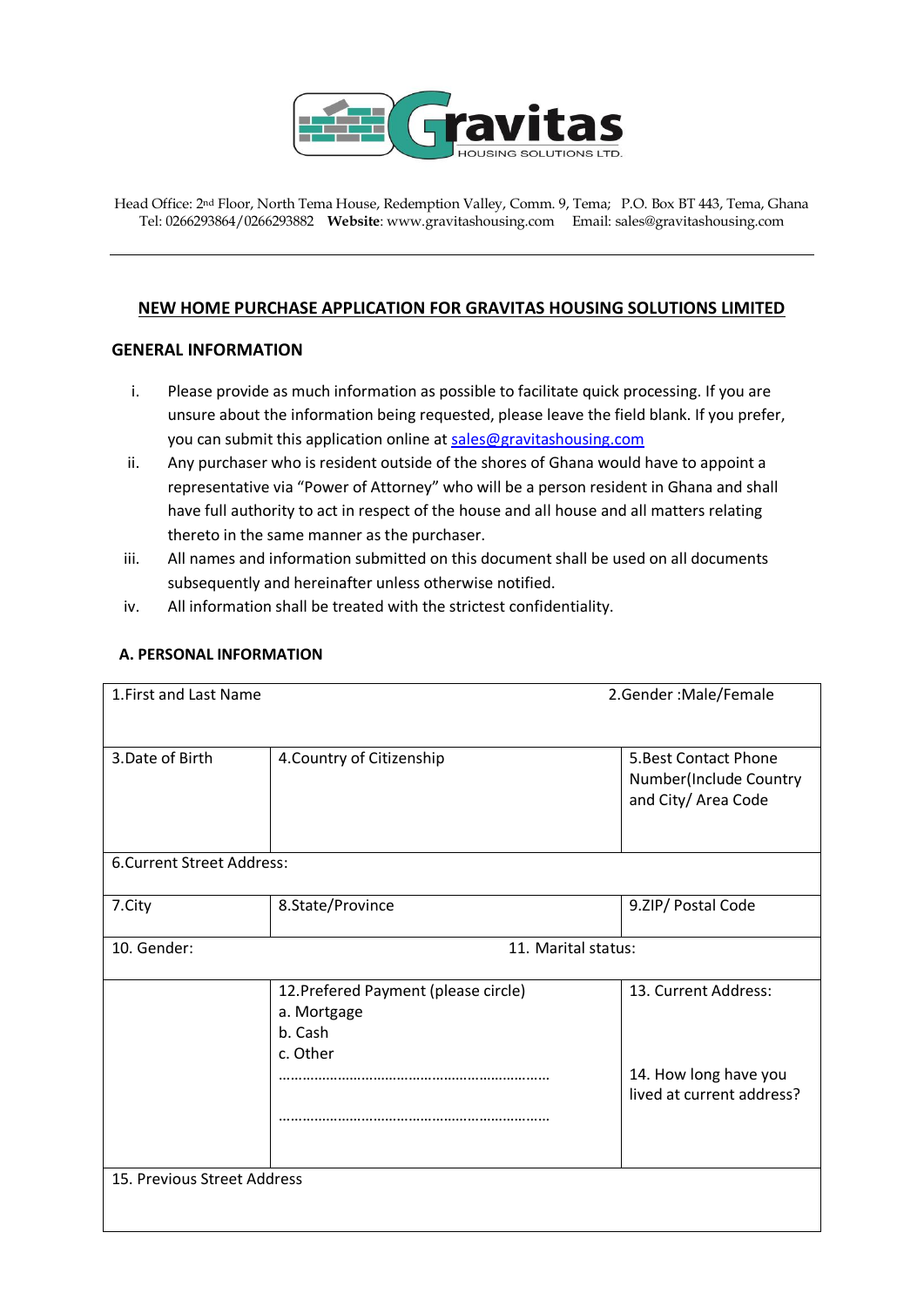| 16. City                                       | 17. State/Province                                                                | 18. ZIP/ Postal Code                               |  |  |
|------------------------------------------------|-----------------------------------------------------------------------------------|----------------------------------------------------|--|--|
| 19. Country:                                   |                                                                                   |                                                    |  |  |
| (B) EMPLOYMENT INFORMATION                     |                                                                                   |                                                    |  |  |
| 20. Current Employer:                          |                                                                                   |                                                    |  |  |
| 21. Employer Street Address:                   |                                                                                   |                                                    |  |  |
| 22.City:                                       | 23.State/Province                                                                 | 24.ZIP/ Postal Code                                |  |  |
| 25. Country:                                   |                                                                                   |                                                    |  |  |
| 26. Phone(Include Country and City/ Area Code) |                                                                                   | 27.Fax                                             |  |  |
| 28. Position                                   | 29. Annual Salary (Please indicate if amount is<br>in dollars, cedis, euros etc.) | 30. How long have you<br>worked there?             |  |  |
| (C)CONTACT INFORMATION                         |                                                                                   |                                                    |  |  |
| 31.Home Phone                                  | 32. Mobile Phone                                                                  | 33.Fax                                             |  |  |
| 34. Work Phone                                 | 35.Email Address                                                                  |                                                    |  |  |
| (D) CO-APPLICANT INFORMATION 1                 |                                                                                   |                                                    |  |  |
| 36. First and Last Name                        |                                                                                   |                                                    |  |  |
| 37. Date of Birth                              | 38. Best Contact Phone Number (Include Country<br>and City/Area Code)             | 39. Country of<br>Citizenship                      |  |  |
| 40. Current Street Address                     |                                                                                   |                                                    |  |  |
| 41. City                                       | 42. State/Province                                                                | 43. ZIP/ Postal Code                               |  |  |
| 44. Country                                    | 45. Monthly Mortgage Payment or Rent                                              | 46. Current Address:                               |  |  |
|                                                |                                                                                   | 47. How long have<br>you lived at this<br>address? |  |  |
| 48. Previous Street Address                    |                                                                                   |                                                    |  |  |
|                                                |                                                                                   |                                                    |  |  |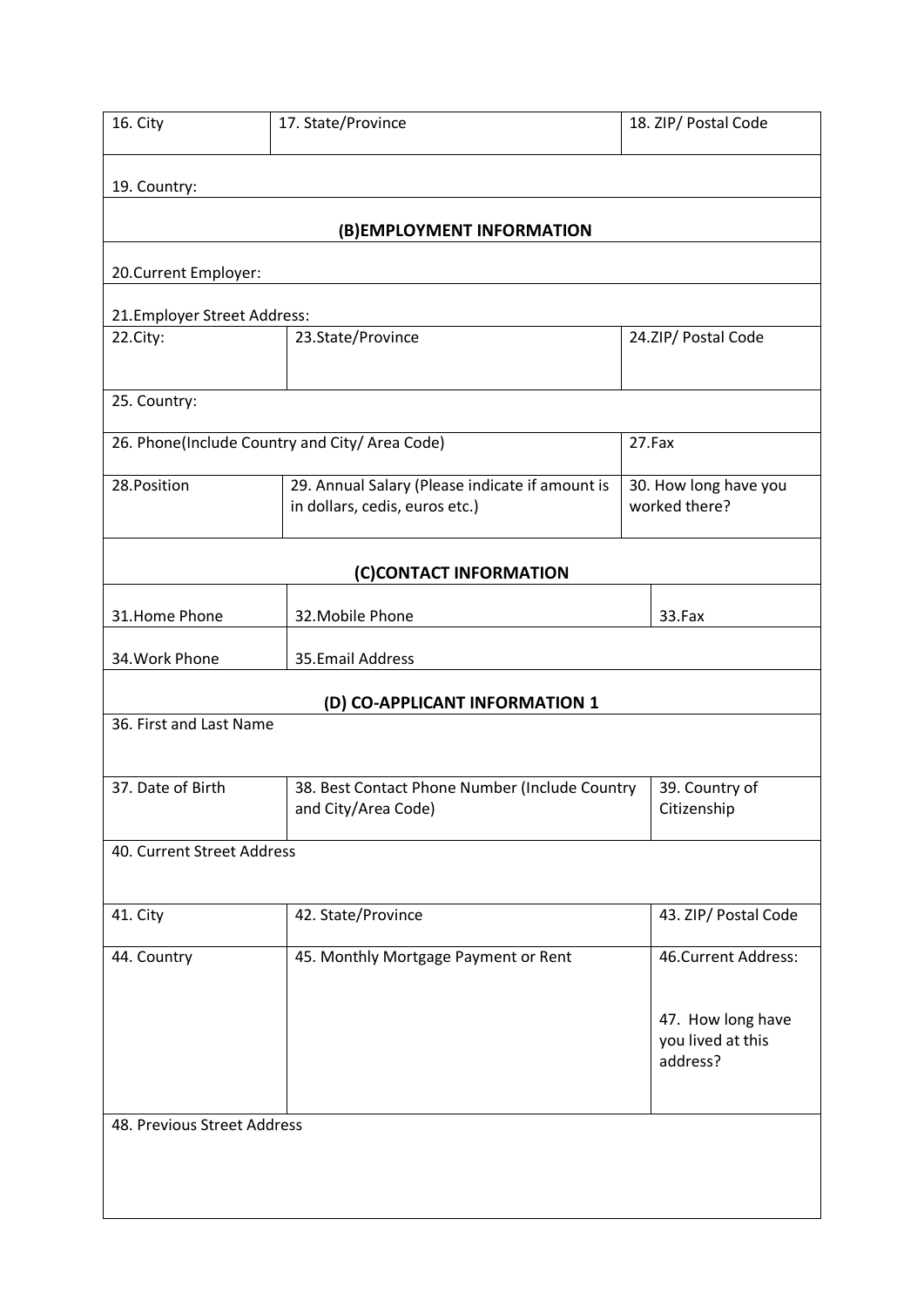| 48. City                                                                          | 50. State/Province                                                                          | 51. ZIP/ Postal Code |  |  |
|-----------------------------------------------------------------------------------|---------------------------------------------------------------------------------------------|----------------------|--|--|
|                                                                                   |                                                                                             |                      |  |  |
| 52. Country                                                                       |                                                                                             |                      |  |  |
|                                                                                   |                                                                                             |                      |  |  |
|                                                                                   |                                                                                             |                      |  |  |
|                                                                                   |                                                                                             |                      |  |  |
| (E) CO-APPLICATION INFORMATION 2                                                  |                                                                                             |                      |  |  |
| 53. Current Employer                                                              |                                                                                             |                      |  |  |
|                                                                                   |                                                                                             |                      |  |  |
| 54. Employer Street Address                                                       |                                                                                             |                      |  |  |
|                                                                                   |                                                                                             |                      |  |  |
| <b>55. City</b>                                                                   | 56. State/Province                                                                          | 57. ZIP/ Postal Code |  |  |
|                                                                                   |                                                                                             |                      |  |  |
|                                                                                   |                                                                                             |                      |  |  |
| 58. Country                                                                       |                                                                                             |                      |  |  |
|                                                                                   |                                                                                             |                      |  |  |
| 59. Phone(Include Country and City/ Area Code)                                    |                                                                                             | 60.Fax               |  |  |
|                                                                                   |                                                                                             |                      |  |  |
| 61. Position                                                                      | 62. Annual Salary (Please indicate if amount is in                                          | 63. How long have    |  |  |
|                                                                                   | dollars, cedis, euros, etc.)                                                                | you worked there?    |  |  |
|                                                                                   |                                                                                             |                      |  |  |
|                                                                                   | (F) CONTACT INFORMATION                                                                     |                      |  |  |
| 64. Home Phone                                                                    | 65. Mobile Phone                                                                            | 66. Fax              |  |  |
| 67. Work Phone                                                                    | 68. Email Address                                                                           |                      |  |  |
|                                                                                   |                                                                                             |                      |  |  |
| <b>NEW HOME PURCHASE INFORMATION</b>                                              |                                                                                             |                      |  |  |
|                                                                                   | 69. Which of the models are you interested in purchasing? (please tick the appropriate one) |                      |  |  |
| Magenta (3 Bedroom Apartment)<br>□                                                |                                                                                             |                      |  |  |
| Herald (3 Bedroom Detached)<br>□                                                  |                                                                                             |                      |  |  |
| Aspire (2 Bedroom Apartment)<br>п                                                 |                                                                                             |                      |  |  |
| Bintu (2 Bedroom Detached)<br>П                                                   |                                                                                             |                      |  |  |
| Sitna (2 Bedroom expandable to 3)<br>$\Box$                                       |                                                                                             |                      |  |  |
| Havannah (3 Bedroom with study)<br>П<br>Omega (3 Bedroom without study)<br>$\Box$ |                                                                                             |                      |  |  |
| Arenah (Expanded 3 Bedroom)<br>$\Box$                                             |                                                                                             |                      |  |  |
| Chairman (4 Bedroom 2 Storey)<br>$\Box$                                           |                                                                                             |                      |  |  |
|                                                                                   |                                                                                             |                      |  |  |
| 70. Which development are you interested in?                                      |                                                                                             |                      |  |  |
| <b>Wembley Court</b><br>$\Box$                                                    |                                                                                             |                      |  |  |
| <b>Atlantic City</b><br>п<br>Osagyefo Court<br>□                                  |                                                                                             |                      |  |  |
| Madiba Court (Miotso)<br>$\Box$                                                   |                                                                                             |                      |  |  |
|                                                                                   |                                                                                             |                      |  |  |
|                                                                                   |                                                                                             |                      |  |  |